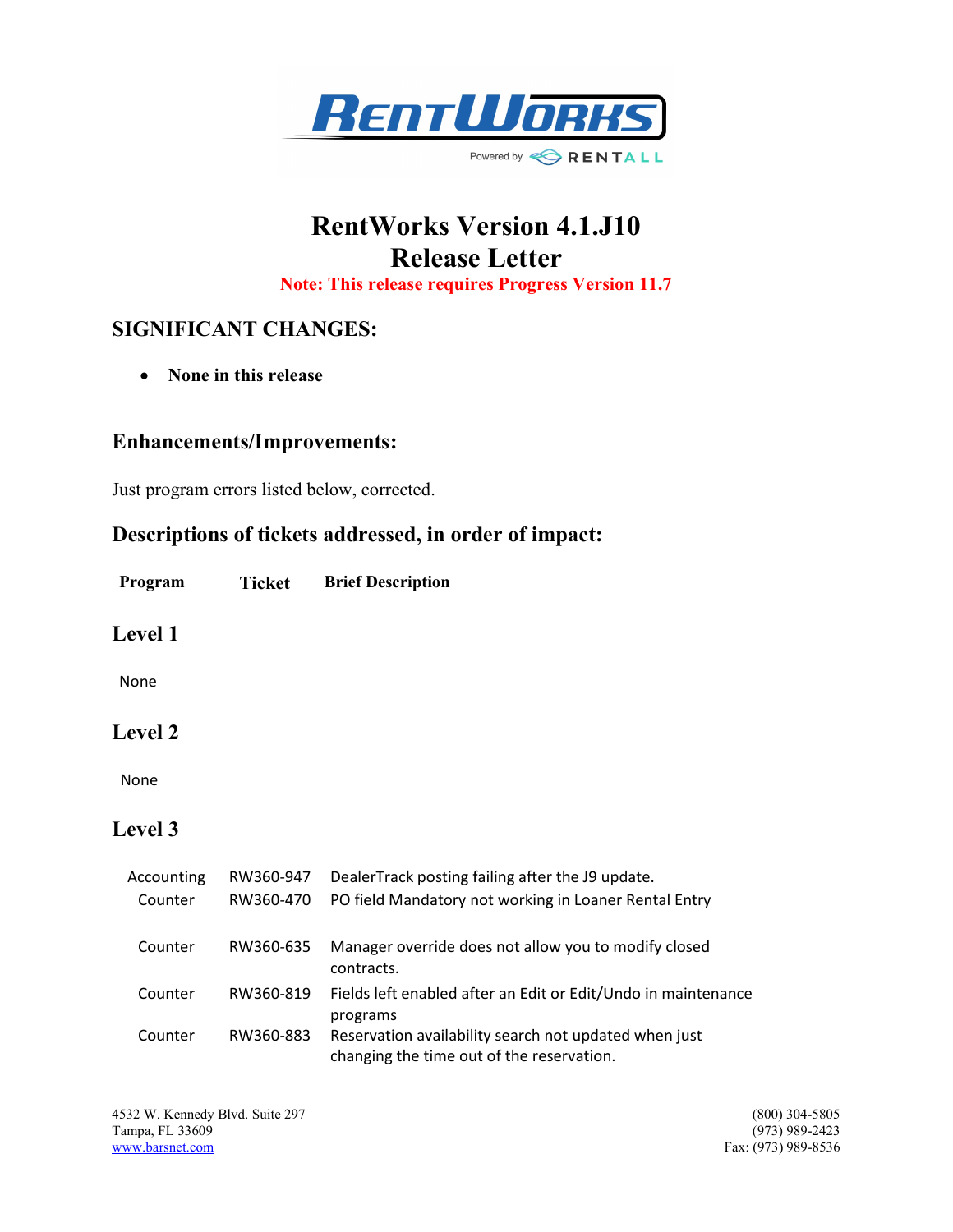| Counter     | RW360-923 | Screen value error when checking in a contract - cLocIn has<br>invalid value                                                                                                                                                                                     |
|-------------|-----------|------------------------------------------------------------------------------------------------------------------------------------------------------------------------------------------------------------------------------------------------------------------|
| Counter     | RW360-937 | Report location changing on CASH deposits when honoring a<br>reservation.                                                                                                                                                                                        |
| Counter     | RW360-946 | Report location of deposits/payments on a Contract changing<br>to default location - customer is having the report location of<br>payment/deposits change to their Terminal Defaults location<br>code ONLY WHEN the payment rule is "Default Loc Per<br>Payment" |
| Maintenance | RW360-869 | No etSystemSettings record available message when entering<br>the Renter maintenance program.                                                                                                                                                                    |

# All tickets addressed.

| Area         | JIRA#     | <b>Brief Description</b>                                                                                                                                                                                                                                         |
|--------------|-----------|------------------------------------------------------------------------------------------------------------------------------------------------------------------------------------------------------------------------------------------------------------------|
| Accounting   | RW360-947 | DealerTrack posting failing after the J9 update.                                                                                                                                                                                                                 |
| Counter      | RW360-470 | PO field Mandatory not working in Loaner Rental Entry                                                                                                                                                                                                            |
| Counter      | RW360-635 | Manager override does not allow you to modify closed<br>contracts.                                                                                                                                                                                               |
| Counter      | RW360-819 | Fields left enabled after an Edit or Edit/Undo in maintenance<br>programs                                                                                                                                                                                        |
| Counter      | RW360-883 | Reservation availability search not updated when just<br>changing the time out of the reservation.                                                                                                                                                               |
| Counter      | RW360-923 | Screen value error when checking in a contract - cLocIn has<br>invalid value                                                                                                                                                                                     |
| Counter      | RW360-937 | Report location changing on CASH deposits when honoring a<br>reservation.                                                                                                                                                                                        |
| Counter      | RW360-946 | Report location of deposits/payments on a Contract changing<br>to default location - customer is having the report location of<br>payment/deposits change to their Terminal Defaults location<br>code ONLY WHEN the payment rule is "Default Loc Per<br>Payment" |
| Maintenance  | RW360-869 | No etSystemSettings record available message when entering<br>the Renter maintenance program.                                                                                                                                                                    |
| <b>CCPRO</b> | N/A       | Fix logging issue in Global CC processing                                                                                                                                                                                                                        |
| <b>CCPRO</b> | RW360-816 | Keyword ALTER cannot be sent to WorldPay in a payload as it<br>generated a 403 ModSecurity error.                                                                                                                                                                |
| Counter      | Rw360-193 | Modify report temp and export filenames to include tenant<br>name.                                                                                                                                                                                               |
| Counter      | RW360-890 | No etTermDefaults record is available message when closing<br>a contract                                                                                                                                                                                         |
| Counter      | RW360-961 | Update Rentworks version for J10 build.                                                                                                                                                                                                                          |
| Interfaces   | RW360-945 | GTS renter lookup not getting correct renter record.                                                                                                                                                                                                             |
| Maintenance  | RW360-650 | Logging is creating too many date-specific files                                                                                                                                                                                                                 |